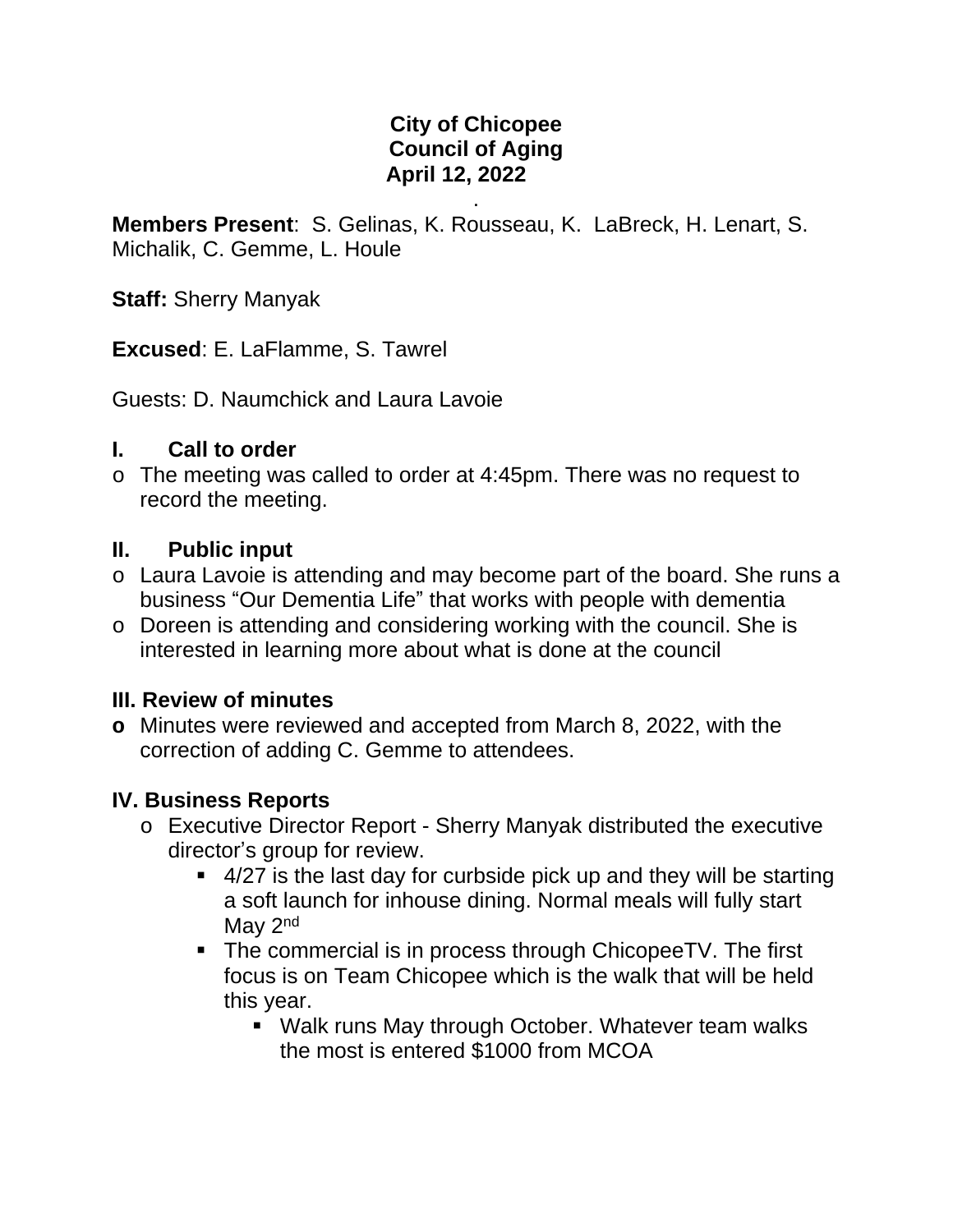- WWLP will also be doing a commercial for RiverMills and filming is happening this week. This is supported through the grant.
- **The center is working on being a SNAP vendor. Anyone who** wants to complete an application can complete one at RiverMills once this is approved. Kick off is planned for April.
	- The center will get reimbursed for advertisement and a portion of the time. Beth will have about 30% of her time reimbursed through this program
- **Taxes are still be conducted and they are working through the** waitlist
- The Valentine's Day event was successful but there was a replacement performer due to illness. There is an event planned for St. Patrick's Day

# **B. Café**

o The Café continues to be very busy, and many enjoy the offerings. There was more than \$1500 in profit during March. There was positive feedback from members of the Board. The grab and go is anticipated to continue to be very popular even after the indoor dining resumes.

# **C. Fiscal Reports**

- o Reports for March were distributed to the group. The Formula Grant funding is available, and expenses are being transferred over to the grant for the rest of the year. This includes salaries for several positions including the social worker.
	- Some of the Formula Grant funds will be used to add to the exercise equipment and will be looking for other expenses.
	- A recognition event for volunteers is being planned.
	- A new van was requested through the budget and this request was also forwarded to Senator Lesser

# **D. Spanish Class**

o The Spanish class is very popular, and there is a waiting list for the next session

# **F. Friends of RiverMills**

o The last meeting was April 8th. The new officers will be installed in June. Elections will be held in May and the nominating committee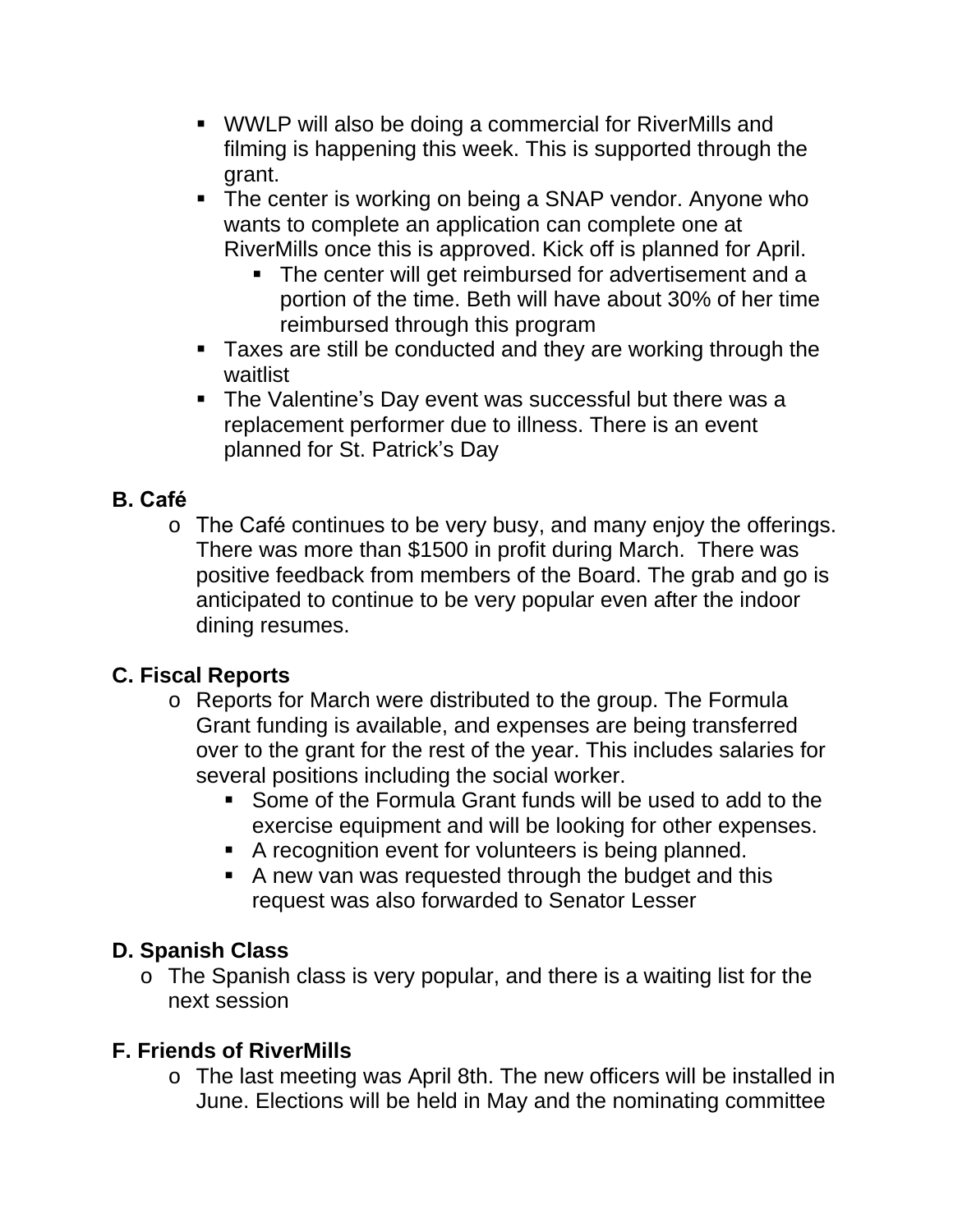has been working to identify a slate of officers for the election. The membership continues to grow and there are more than 80 members now.

## **H. Transportation**

o There is one driver, and the office clerk is doing the food delivery. Casey and Diane have been booking appointments. Central maintenance has reached out about frequency of cleaning. In the past the cars were getting detailed at least twice a year. The drivers were disinfecting cars but not necessarily vacuuming. The seats are waterproofed each month. The drivers are being asked to bring the cars for a wash twice a month. There is a possibility that Central Maintenance will cover this cleaning in the future.

### **I. Maintenance**

o A new maintenance worker was hired and started recently, Candace Walker. She comes with previous experience in the military. The Center is continuing to seek a part time maintenance worker.

## **J. Staffing**

- o The center is still looking for a Café workers. Interviews keep getting arranged and no one shows up. This may be due to having the positions posted on Indeed so people may not be seriously interested. There is also a dishwasher position that is being evaluated as a union position by the city.
- o A transportation position is also open, and a new full-time driver was requested through next year's budget. The center no longer has many volunteer drivers. A press release was done seeking volunteer drivers and it is hoped that this will help to supplement transportation availability. Transportation also supports delivering meals to about 30 homebound residents.

## **K. Veterans Event**

o This event was the first of its kind and it was standing room only. There was lots of information available to the veterans and they all received a book. This is planned to be repeated in the future.